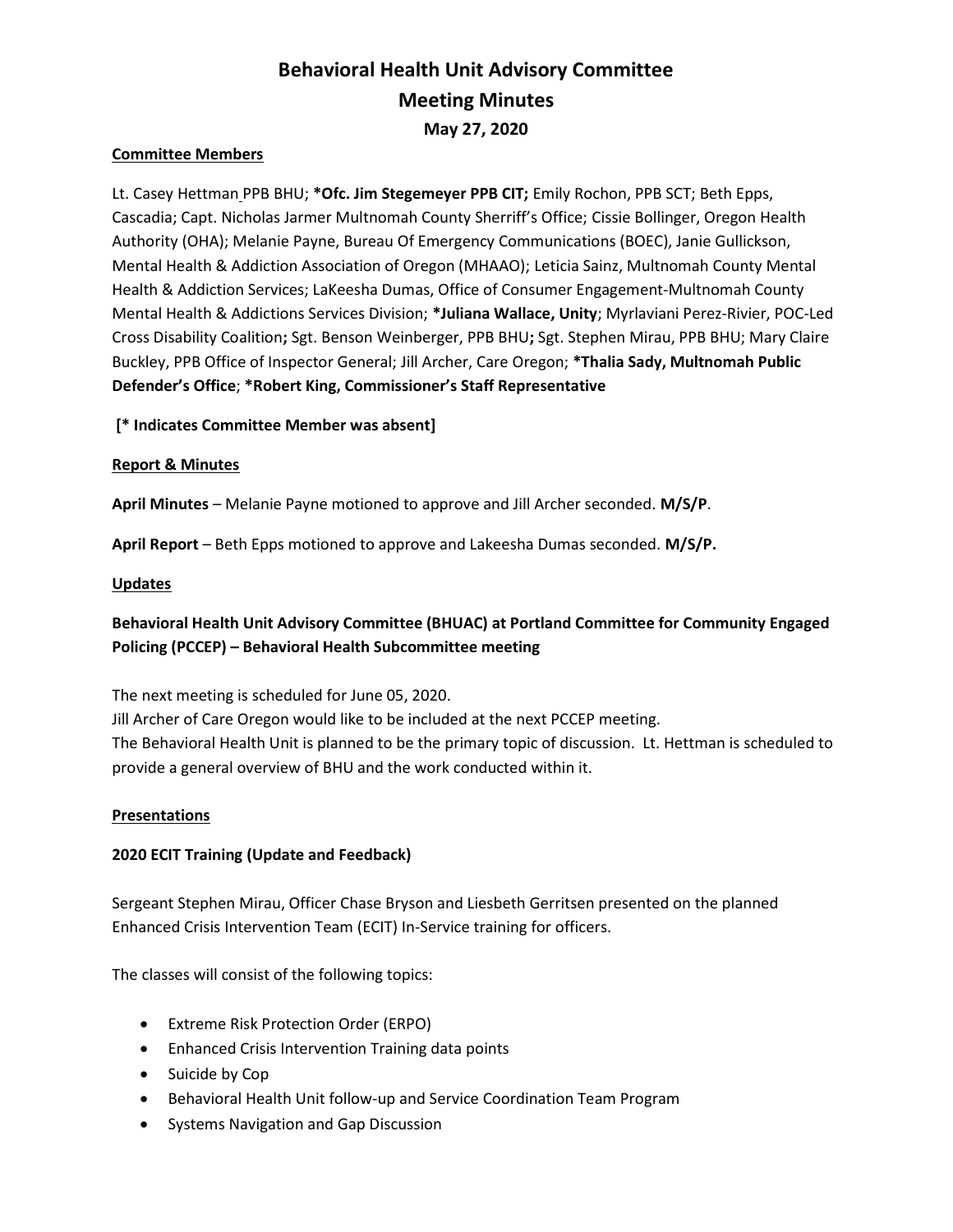## BHUAC Meeting Minutes 05/27/2020

- Strategic Communication for ECIT Lecture Format
- Strategic Communication for ECIT Skill Builder Format
- Knowledge Check

There are approximately 160 ECIT Officers with the Portland Police Bureau.

One of the main goals of the training is to build and refine active listening skills regarding verbal deescalation with the ECIT Officers.

#### **Discussion**

Finalized BHUAC Community Engagement Plan (needs vote)

We will leave this as previously submitted with the minor change to remove the marked "completed" portions as they only apply to committee members and are unnecessary for the final report.

Vote - Lakeesha Dumas motioned to approve the Community Engagement Plan and Melanie Payne seconded. M/S/P

BHUAC goals for remainder of 2020, topics of interest and areas of training

BHUAC will create a presentation for the Portland Committee for Community Engaged Policing (PCCEP) to adequately convey the work of the BHUAC. Continued discussion of this topic will be a priority in the next BHUAC meeting.

A committee member suggested that BHUAC should have a discussion regarding racial equity within behavioral health. BHU will reach out to the Equity and Inclusion Manager, Marlon Marion, to discuss the possibility of putting together a presentation for BHUAC. Part of the PPB's Equity and Inclusion Office focuses on community engagement and the hiring process regarding equity.

A committee member suggested discussing financial constraints from the State/County/City regarding general fund cuts and how this will impact BHUAC member's work. Inviting a fiscal/budget representative from the State/County/City to present an overview to the BHUAC could be a starting point.

Multnomah County could do a presentation, but this would be best after the new fiscal year starts. At present there is a \$2,000,000,000.00 deficit statewide. Ultimately the funding placement is determined by the legislature, but if unable to, the Governor can implement across the board cuts. Committee members committed to keeping the BHUAC informed of any changes or determinations.